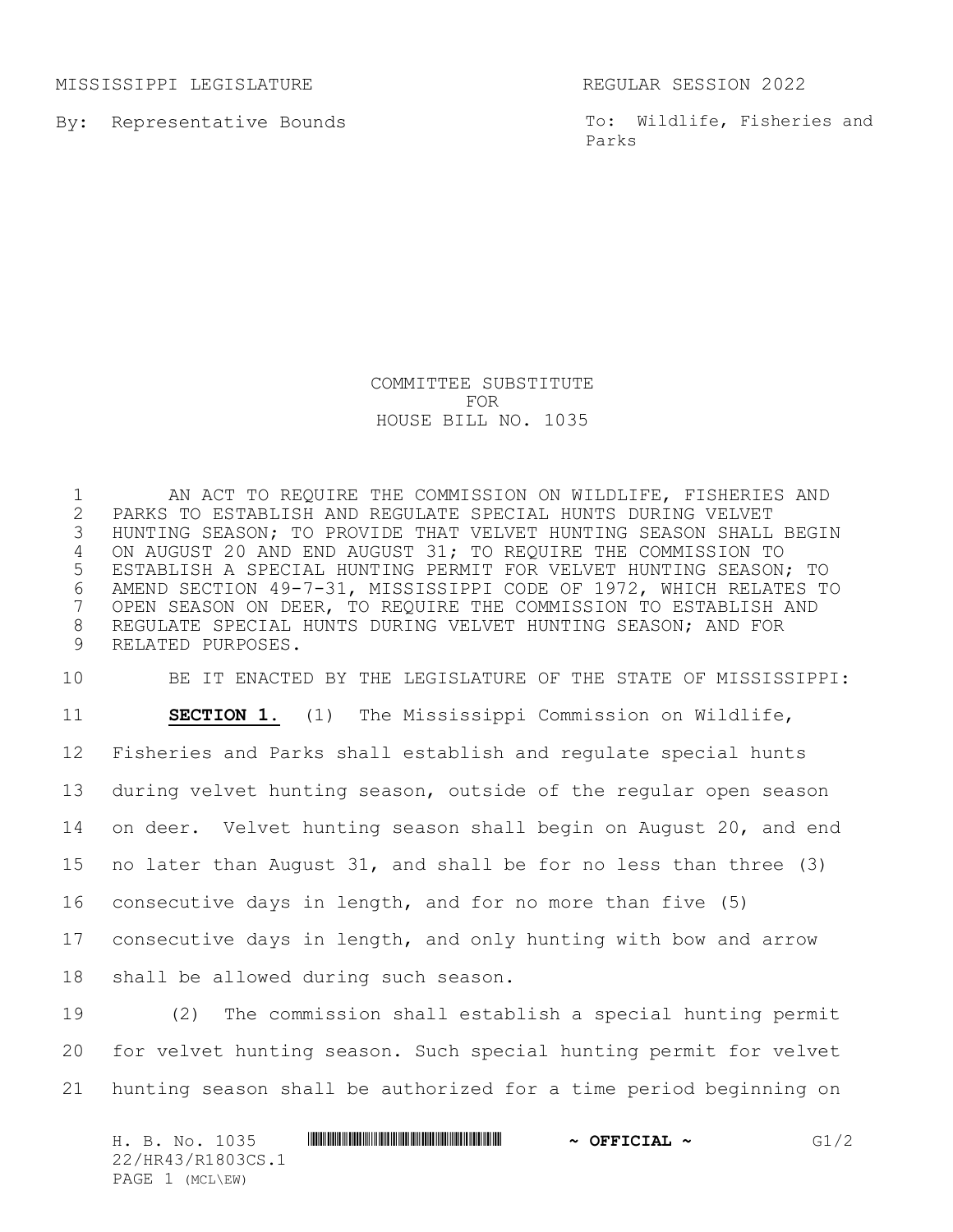August 20, and ending no later than August 31, and shall be valid for no less than three (3) consecutive days in length, and for no more than five (5) consecutive days in length. The commission shall select participants, set the cost of permits, if any, the number of permits to be issued, and the length of the special permits.

 **SECTION 2.** Section 49-7-31, Mississippi Code of 1972, is amended as follows:

 49-7-31. (1) The open season on deer shall be as follows: (a) With bow and arrow: October 1 through the Friday prior to Thanksgiving.

 (b) With guns and with dogs: from the Saturday prior to Thanksgiving through December 1.

 (c) With primitive weapons and without dogs: December 2 through December 15.

 (d) With guns and without dogs: December 16 through December 23. However, the commission may allow hunting statewide or in specific areas with any legal weapon which it may designate without dogs after the end of the last season for hunting deer with guns and with dogs, but the season with legal designated weapons and without dogs shall not extend beyond January 31.

 (e) The commission shall establish an extended season with primitive weapons and bow and arrow without dogs from February 1 through February 15 for the area south of U.S. Highway 84 and east of Mississippi Highway 35 only for legal bucks. Any

H. B. No. 1035 \*HR43/R1803CS.1\* **~ OFFICIAL ~** 22/HR43/R1803CS.1 PAGE 2 (MCL\EW)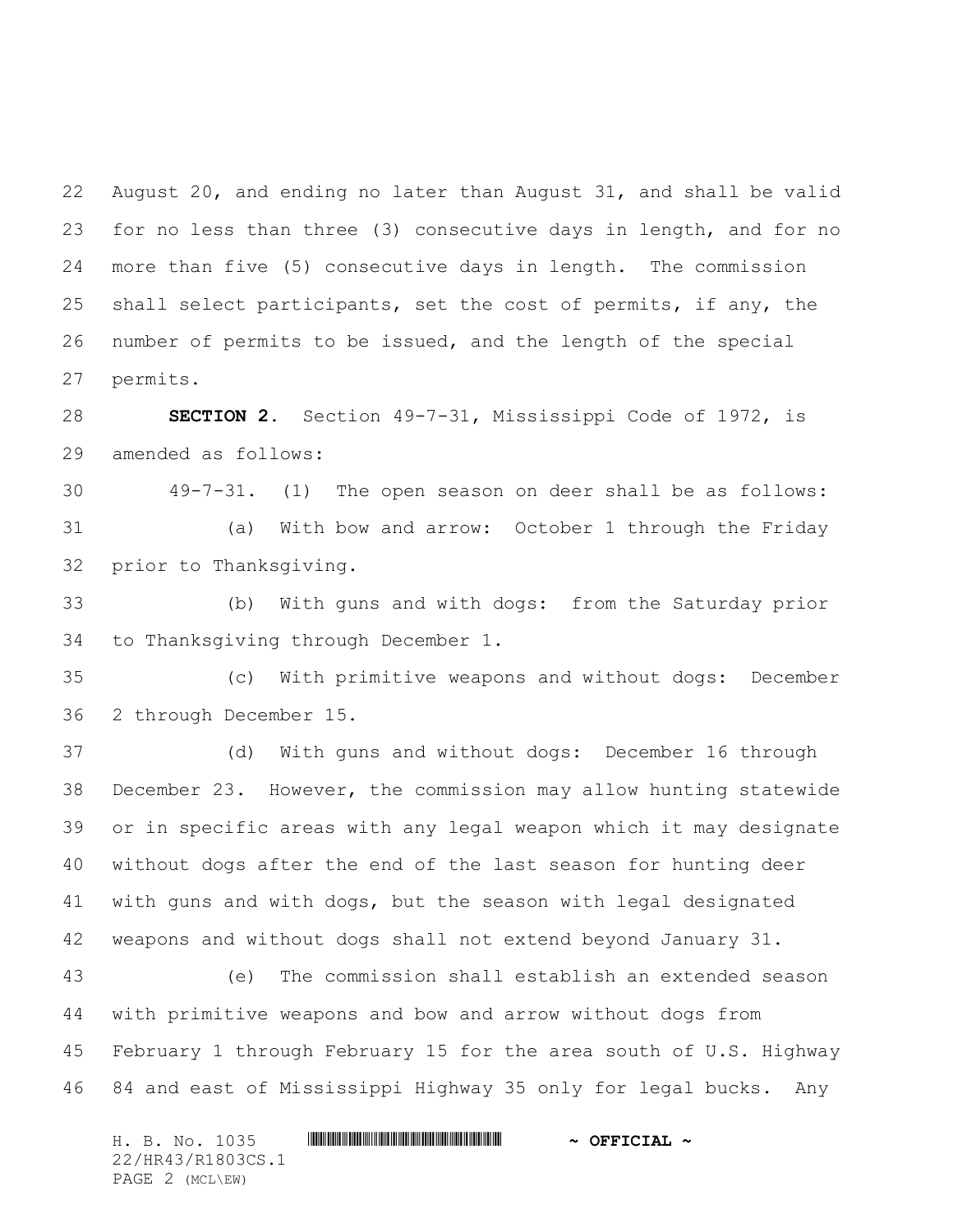antlered deer taken in this area during any open season under this section must be a legal buck as defined in this paragraph. For purposes of this paragraph, the term "legal buck" means a deer with antlers of four (4) points or more with a minimum inside spread of ten (10) inches or a minimum main beam length of thirteen (13) inches. The commission may regulate the taking of deer with antlers of four (4) points or less under this paragraph for the proper management of antlered deer. The commission may delay the opening date and change the length of bow and arrow season in paragraph (a) in this area.

 (f) With guns and with dogs: December 24 through a date fixed by the commission that will provide a total of thirty-nine (39) days of hunting deer with guns and with dogs when added to the number of days provided for hunting deer with guns and with dogs in paragraph (b).

 (g) When the open season on deer ends on a Friday, the commission shall have the authority to extend the season until thirty (30) minutes after sunset on the following Sunday.

 (2) The commission may set and regulate the deer seasons on wildlife management areas which it administers.

 (3) (a) The commission may allow the harvesting of antlerless deer in the districts or zones upon the recommendation of the executive director based upon good and substantial quantitative data and research evaluations that demonstrate that the harvesting is necessary to properly manage the herd.

H. B. No. 1035 \*HR43/R1803CS.1\* **~ OFFICIAL ~** 22/HR43/R1803CS.1 PAGE 3 (MCL\EW)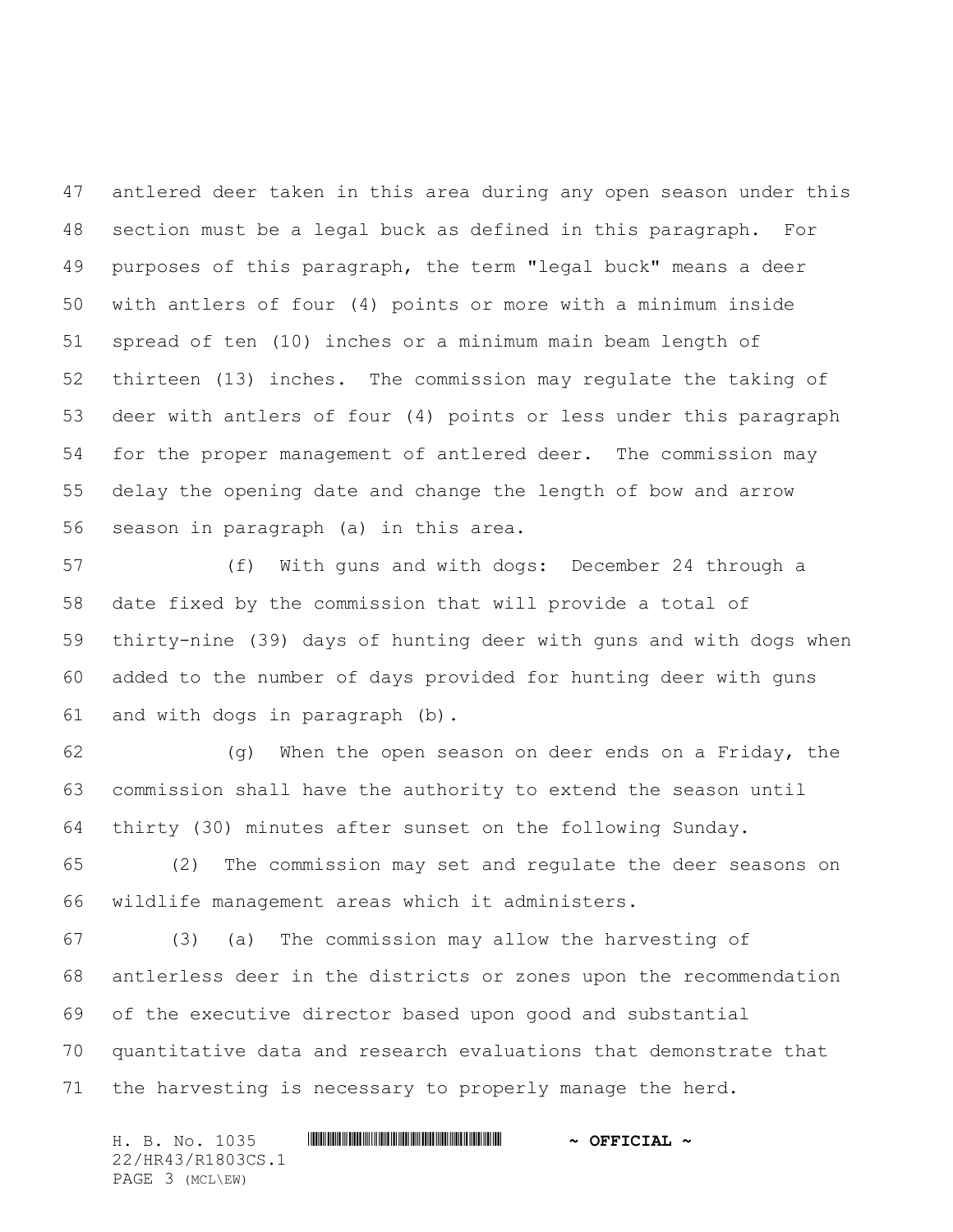(b) The commission, only upon the recommendation of the executive director, may allow the harvesting of antlerless deer during the deer season with guns and with dogs by a majority vote of the commission.

 (c) Nothing in this subsection prohibits the harvesting of either-sex deer by landowners or leaseholders on private lands under the deer management assistance program prescribed or approved by the executive director.

 (4) The commission may provide a special permit for the harvesting of deer when they are depredating and destroying crops. The department shall supervise the harvesting and provide for the salvaging of the meat of the animals. The commission may 84 authorize the department to assist any farmer in this state, who sustains crop damage by wildlife, in eradication of the problem wildlife.

 (5) (a) During any open season on deer with primitive weapons after November 30, a person may use any legal weapon of 89 choice on private lands only, if the person is:

90 (i) The title owner of the land; 91 (ii) The lessee of the hunting rights on the land; (iii) A member of a hunting club leasing the 93 hunting rights on the land; or

 (iv) A guest of a person specified in subparagraph (i), (ii) or (iii).

H. B. No. 1035 **\*\*\* AND \*\*\* AND \*\*\* THE \*\*\* AND \*\*\* AND \*\*\* OFFICIAL ~\*** 22/HR43/R1803CS.1 PAGE 4 (MCL\EW)